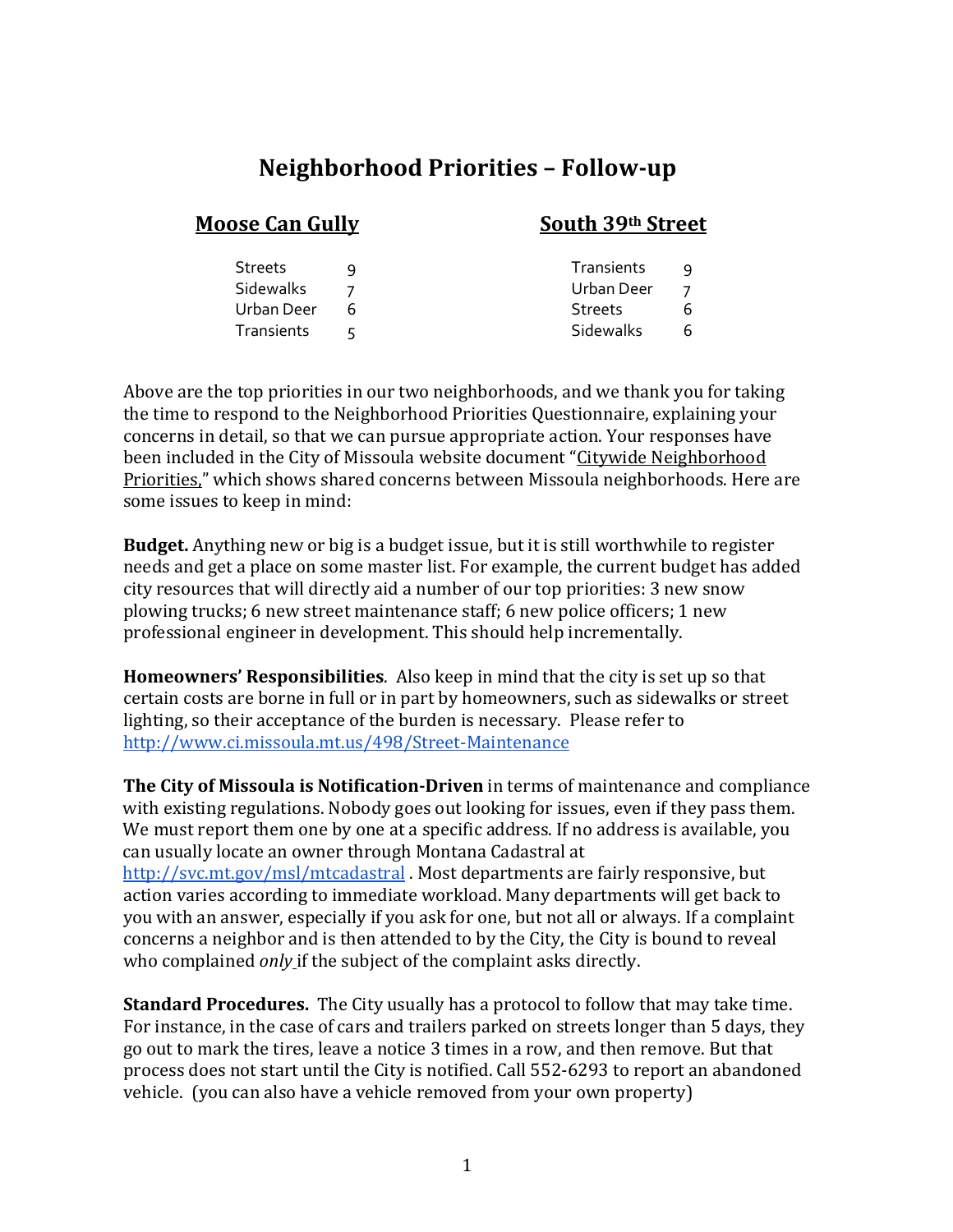**Impossible Situations**. Obviously, the City cannot shovel, sand, pick up leaves, or street clean the entire city at once. They do the high-traffic areas first. Therefore, our two neighborhoods are almost always late on the list. This is due to living in a more private area with less traffic passing through. The schedule for these services is published seasonally as an insert in the *Missoulian* and is available online (see under **Streets** below).

#### **Issues about Urban Deer**

Missoula has an increasing population of urban deer. While watching them in our urban environment provides enjoyment, many citizens experience harms from urban deer, including public health and safety issues, injuries to humans and pets, damage to gardens, trees, and landscape plants, and motor vehicle damage from collisions with deer. In 2003, the Montana Legislature passed HB 249, which gives cities and towns the authority, with approval from Montana Fish Wildlife and Parks (FWP), to adopt and implement their own urban deer management plans. Helena and Roundup have successfully done so.

The [Montana FWP Urban Wildlife Working Group](http://fwp.mt.gov/fishAndWildlife/livingWithWildlife/uwwg.html) offers informative online documents:

- *Urban Wildlife in Montana FAQ*
- *Wildlife Working Group Findings and Recommendation[s](http://fwp.mt.gov/fishAndWildlife/livingWithWildlife/uwwg.html)*

The South 39th Street and Moose Can Gully Neighborhood Council Leadership Teams are currently seeking collaboration between the City of Missoula, Montana FWP, and University of Montana scientists with associated expertise. We are requesting a scientific study to provide an unbiased, evidence-based report on Missoula's urban deer population and possible alternatives for addressing the associated harms. Success in this effort will require citizen involvement, public education efforts, and informed decision-making based on science and local conditions.

The Montana FWP document *[Living with Wildlife](http://fwp.mt.gov/fishAndWildlife/livingWithWildlife/deer/default.html)* provides guidance on protecting plants, gardens, and trees. While the most effective tool is fencing, it is recommended that you use a combination of methods to deter deer.

Use of salt blocks or food to attract deer is a violation of Montana state la[w](https://leg.mt.gov/bills/mca/title_0870/chapter_0060/part_0020/section_0160/0870-0060-0020-0160.html) [MCA 87-6-](https://leg.mt.gov/bills/mca/title_0870/chapter_0060/part_0020/section_0160/0870-0060-0020-0160.html) [216](https://leg.mt.gov/bills/mca/title_0870/chapter_0060/part_0020/section_0160/0870-0060-0020-0160.html) and Missoula [Municipal Code 6.07.12](https://www.ci.missoula.mt.us/DocumentCenter/View/1028/Municipal-Code-Title-06-Animals?bidId=#Chapter_6_07_Article_III_Part_12) with associated liability for resultant deercaused damage or injury. Violations should be reported to Montana FWP Region 2 Headquarters 406-542-5500 or Missoula City-County Animal Control 406-541-7387.

Currently, there is no locally adopted protocol for rescuing or euthanizing injured deer that are able to walk. Deer that are killed (e.g. by collisions with motor vehicles) and are found on a homeowner's property may be disposed of without added charge by placing the dead animal adjacent to the Republic Services trash pick-up bin. Avoid situations where scavenging wild animals may be attracted. For guidance and alternatives, call Republic Services at 406-543-3157.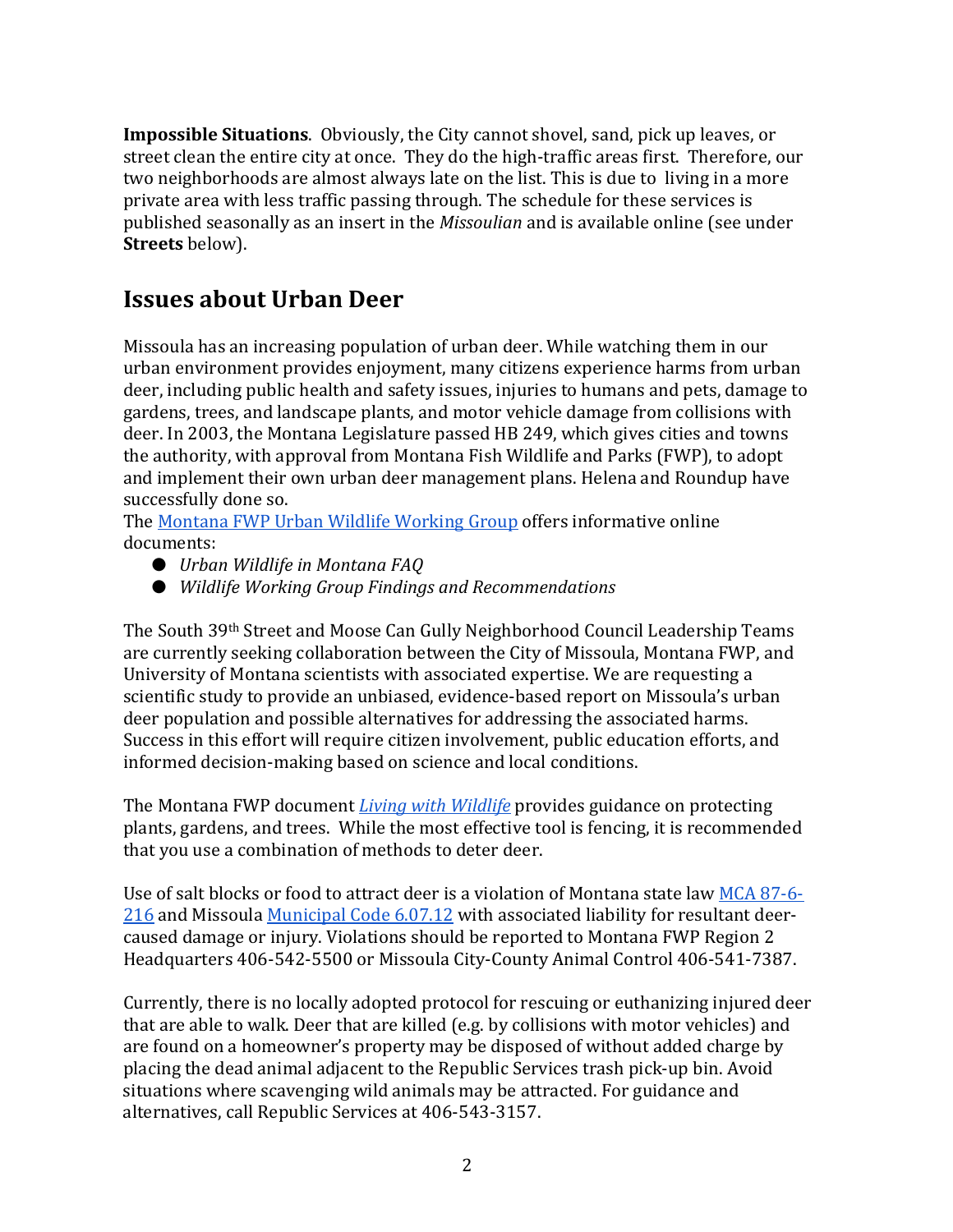## **Issues about Streets**

Please call to report these issues:

- **Potholes** See City of Missoula website **[Patching Potholes](https://www.ci.missoula.mt.us/2321/Patching-Potholes) Fill out "Report a** [Pothole"](https://www.ci.missoula.mt.us/FormCenter/I-Want-To-8/Report-a-Pothole-121) online, or call Street Maintenance 406-552-6320
- **[Snow Removal](https://www.ci.missoula.mt.us/558/Snow-Removal)** See City of Missoula website Snow Removal for Snow Plowing Map and other information, or call Street Maintenance, 406-552-6360
- **Cars and Trailers Parked on Street Longer Than 5 Days** Police Dept. 406- 552-6312
- **Signage Needs** Call Traffic Services, 406-552-6372
- **Street Lights Out**  Call Public Works, 406-552-6354
- **Corner Blind Spots** Call Traffic Services, 406-552-6354
- **Water Drainage** (23<sup>rd</sup> and Gharrett) Call Storm Water Utility, 406-552-6357
- **Street Cleaning Schedule:** [www.ci.missoula.mt.us/561/Street-Cleaning](http://www.ci.missoula.mt.us/561/Street-Cleaning)
- Leaf Pickup Schedule: [www.ci.missoula.mt.us/504/leaf-Collection](http://www.ci.missoula.mt.us/504/leaf-Collection)
- **Speeding** Call Police Department, 406-552-6300

## **Issues about Sidewalks**

Please call to report these issues:

- **Snow and Ice Removal** (including houses with absentee owners or renters) Call Development Services, (Code Compliance) 406-552-6630
- **Need for New Sidewalks** for school- and bus-bound pedestrians. These require collective homeowners buy-in
- **Overhanging Vegetation** Call Development Services, 406-552-6630
- **Blockages** Call Development Services, 406-552-6630

## **Issues about Transients**

As in other US cities, Missoula has a population of transients and homeless people who present complex challenges. The Poverello Center has a [Homelessness Outreach Team](https://www.thepoverellocenter.org/programs-services/homeless-outreach-team/) (HOT) and a HOT line (406-493-7955) as an alternative to 911 calls for disruptive or nuisance behavior related to chronic homelessness.

*<https://www.thepoverellocenter.org/programs-services/homeless-outreach-team/>*

- **Trespass,** illegal camping, or other suspect activities Call Police Department, 406-552-6300, or 911 if there is an immediate problem
- **Refuse**  Call Health Department, 406-258-475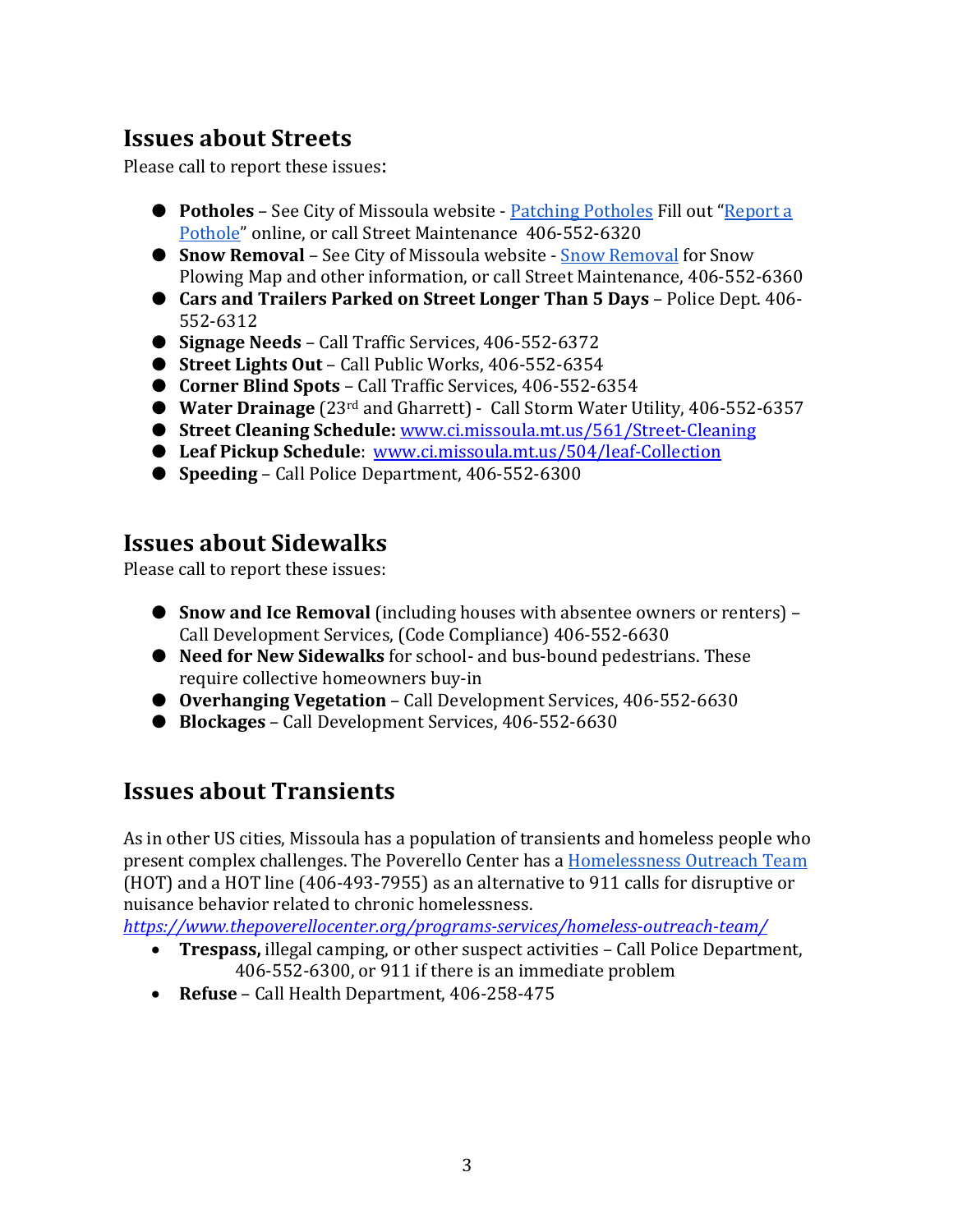## **Other Issues**

Please call to report these issues:

- **Quality of Life** 406-552-6338 Dustin Delridge is assigned as the Quality of Life Sergeant, acts as a liaison to many different groups in the community.
- **Barking Dogs, Roaming Cats** Call Missoula City-County Animal Control, 406- 541-7387
- **Weeds and Unmowed Lawns** Vegetation has to be over 24 inches before Code Compliance 406-552-6630 will take action. See [City of Missoula Weed](http://www.ci.missoula.mt.us/580/Weed-Hazard-Program)  [Hazard Program](http://www.ci.missoula.mt.us/580/Weed-Hazard-Program)
- **Vandalism** For vandalism and other non-emergent activities, the City of Missoula - Police Department web page has a link to ["Make a Police Report"](http://www.ci.missoula.mt.us/FormCenter/Police-Department-5/Criminal-Report-70) For emergent activities and/or "in-progress" activities, call 911.
- **Park Upgrades** Call Parks and Recreation, 406-721-7275 to see where Perry Park and others are on the docket for upgrades
- **Transportation Services** Mountain Line Bus #12 serves parts of MCG and South 39th Street Neighborhoods. Bus #7 serves the Walmart area of the South 39th Street Neighborhood. See th[e Mountain Line](https://www.mountainline.com/) website for bus routes and schedules. Missoula in Motion has plans to create small parking areas near public transportation pickup spots to help reduce the need for using cars for full trips.<https://www.missoulainmotion.com/>
- **Recycling** True recycling is an issue for the entire country, with too few options as yet. In August 2018, Missoula City Council adopted a "ZERO by FIFTY" policy to promote recycling and reduce waste. In support of this policy, we ask that you become informed and join in this effort: City of Missoula - [Energy and Climate Action -](http://www.ci.missoula.mt.us/2087/Zero-Waste) Zero Waste ZERO by [FIFTY City of Missoula Zero Waste Plan](http://www.ci.missoula.mt.us/DocumentCenter/View/46366/ZERO-by-FIFTY-PlanFinal) ZERO by [FIFTY Service Providers](https://www.zerobyfiftymissoula.com/service-providers) [Pacific Steel & Recycling -](https://www.pacific-steel.com/recycling/) Recycling Services [Republic Services -](https://www.republicservices.com/recycling-guide?tab=facility) Recycling Services Home ReSource - [A Community Sustainability Center](https://www.homeresource.org/) - 1515 Wyoming Street [Missoula Interfaith Collaborative -](http://micmt.org/recyclingworks/) Recycling Works - curbside pick-up service for glass and organics

# **To Our Neighbors**

Our overall results will be conveyed to City Council and placed beside the priorities of other neighborhoods in Missoula. Seeking greater citizen awareness and input, we hope you will persuade your Moose Can Gully/South 39th Street Neighborhood friends and neighbors to participate in next year's Neighborhood Priorities questionnaire.